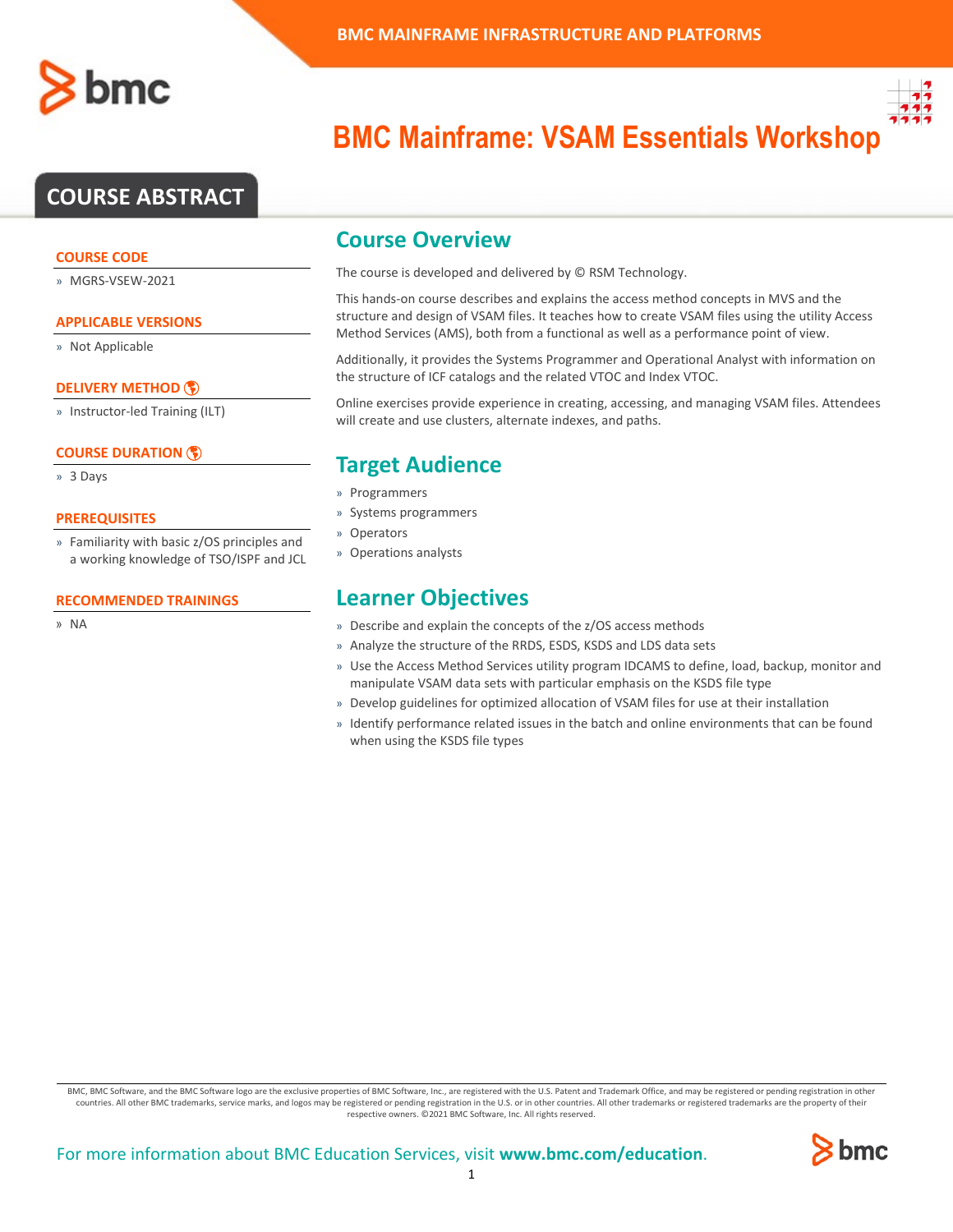



# **BMC Mainframe: VSAM Essentials Workshop**

## **COURSE ABSTRACT**

#### **COURSE ACTIVITIES**

- » Classroom Presentations
- » Demonstration

#### **BMC MAINFRAME INFRASTRUCTURE AND PLATFORMS LEARNING PATH**

» **<https://www.bmc.com/education/courses/find-courses.html#filter/%7B%22type%22%3A%22edu-specific-types-159150236%22%7D>**

#### **[CERTIFICATION PATHS](http://www.bmc.com/education/certification-programs)**

» This course is not part of a BMC Certification Path.

#### **[DISCOUNT OPTIONS](http://www.bmc.com/education/customer-service/customer-service.html)**

- » Have multiple students? Contact us to discuss hosting a private class for your organization
- » **[Contact us for additional information](http://www.bmc.com/education)**

### **Course Modules**

#### **VSAM Overview**

- » MVS and I/O processing
- » The access methods
- » The IOS Drivers
- » The I/O Supervisor (IOS)
- » The Back-End process
- » MVS access methods
- » Queued Sequential Access Method
- » Basic Direct Access Method
- » Basic Partitioned Access Method
- » PDSE processing
- » And now to VSAM
- » VSAM features
- » Entry Sequenced Data Set (ESDS)
- » Key Sequenced Data Set (KSDS)
- » Relative Record Data Set (RRDS)
- » Catalog concepts
- » ICF catalogs and VTOCS
- » ICF catalogs (BCS)
- » VSAM Volume Data Set (VVDS)
- » Cluster Catalog (BCS) entries
- » Alternate indexes and paths
- » VSAM overview exercises

#### **VSAM Dataset Structure**

- » Control Areas
- » Control Intervals
- » Control Interval structure
- » CI structure of fixed length records
- » CI structure of variable length records
- » Control Area structure
- » Elative Byte Address
- » Spanned records
- » Storage of data on DASD volumes
- » Entry Sequenced
- » Key Sequenced
- » Index component
- » Free space
- » RRDS characteristics
- » KSDS processing example
- » The Control Interval is rewritten
- » Deleting a record
- » Record insertion
- » CI split
- » CA split
- » VSAM dataset structure exercises

#### **Using Access Method Services**

- » Access Method Services (AMS)
- » AMS command format
- » Example define an ESDS
- » Modal commands
- » Cancelling IDCAMS steps
- » Using the ELSE and SET commands
- » Comments
- » Error messages
- » Dataset already exists

#### **Defining VSAM Datasets**

- » IDCAMS commands
- » DEFINE command main parameters
- » Defining a cluster
- » Cluster sub-parameters
- » IDCAMS required parameters
- » Space allocation and reuse
- » SHAREOPTIONs (x region, y system)
- » Control Interval Size
- » More IDCAMS parameters
- » DATA and INDEX sub- parameters
- » Defining an ESDS
- » Defining an RRDS
- » Defining a KSDS

BMC, BMC Software, and the BMC Software logo are the exclusive properties of BMC Software, Inc., are registered with the U.S. Patent and Trademark Office, and may be registered or pending registration in other countries. All other BMC trademarks, service marks, and logos may be registered or pending registration in the U.S. or in other countries. All other trademarks or registered trademarks are the property of their respective owners. ©2021 BMC Software, Inc. All rights reserved.

 $\mathfrak{Z}$